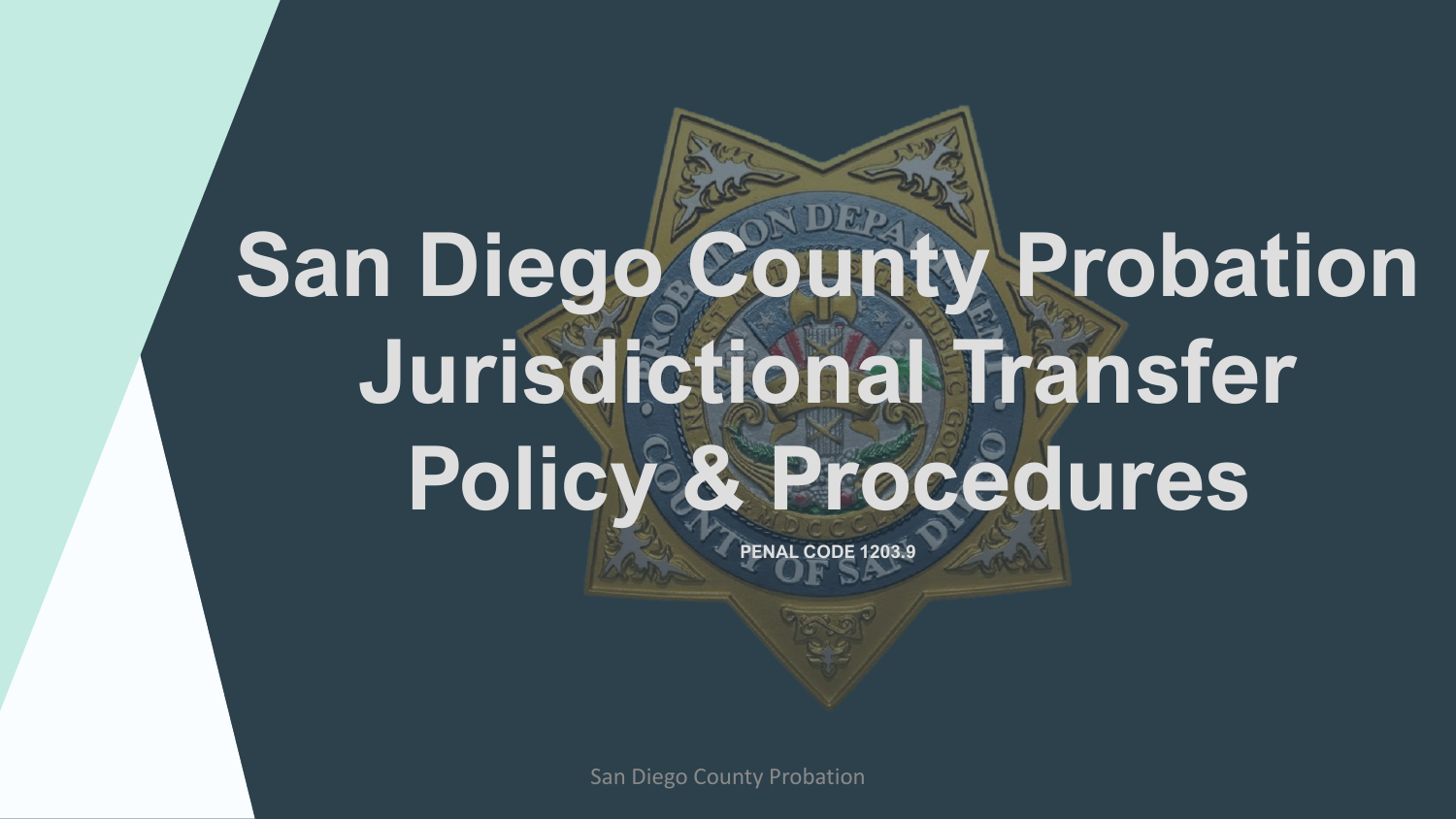## **Policy**

**Pursuant to California Penal Code §1203.9, cases may be transferred from one County Probation Department to another within the State of California. In most cases, jurisdictional transfer is mandatory when a probation or mandatory supervision client states their intention to reside or remain in a different county for the remainder of their period of supervision (SB 431). To ensure that San Diego County Probation complies with established law, this policy provides guidelines for the Jurisdictional Transfer process.**

**This policy applies to all Departmental employees involved with Adult Reintegration and Community Supervision Services.**

**Whenever a person is released on probation or mandatory supervision, upon noticed motion, the Court will transfer the case to the Superior Court in any other county in which the person resides permanently with the stated intention to remain for the duration of probation or mandatory supervision, unless the transferring Court determines that the transfer would be inappropriate and states its reasons on the record. Enrollment in a residential treatment program in that county, in and of itself, is not enough to meet the permanent residency requirements. No motion is needed for PC 1210 cases and PRCS cases per PC 3460.** 

**An incoming transfer originates when a probationer residing outside San Diego County but within the State of California desires to move from their current location into San Diego County. These cases will be processed by the Incoming Jurisdictional Transfer Unit.**

**An outgoing transfer originates when a probationer residing inside San Diego County desires to move from San Diego County to another County within the State of California. These cases will be initiated by the officer of record and processed by the Outgoing Jurisdictional Transfer Unit.**

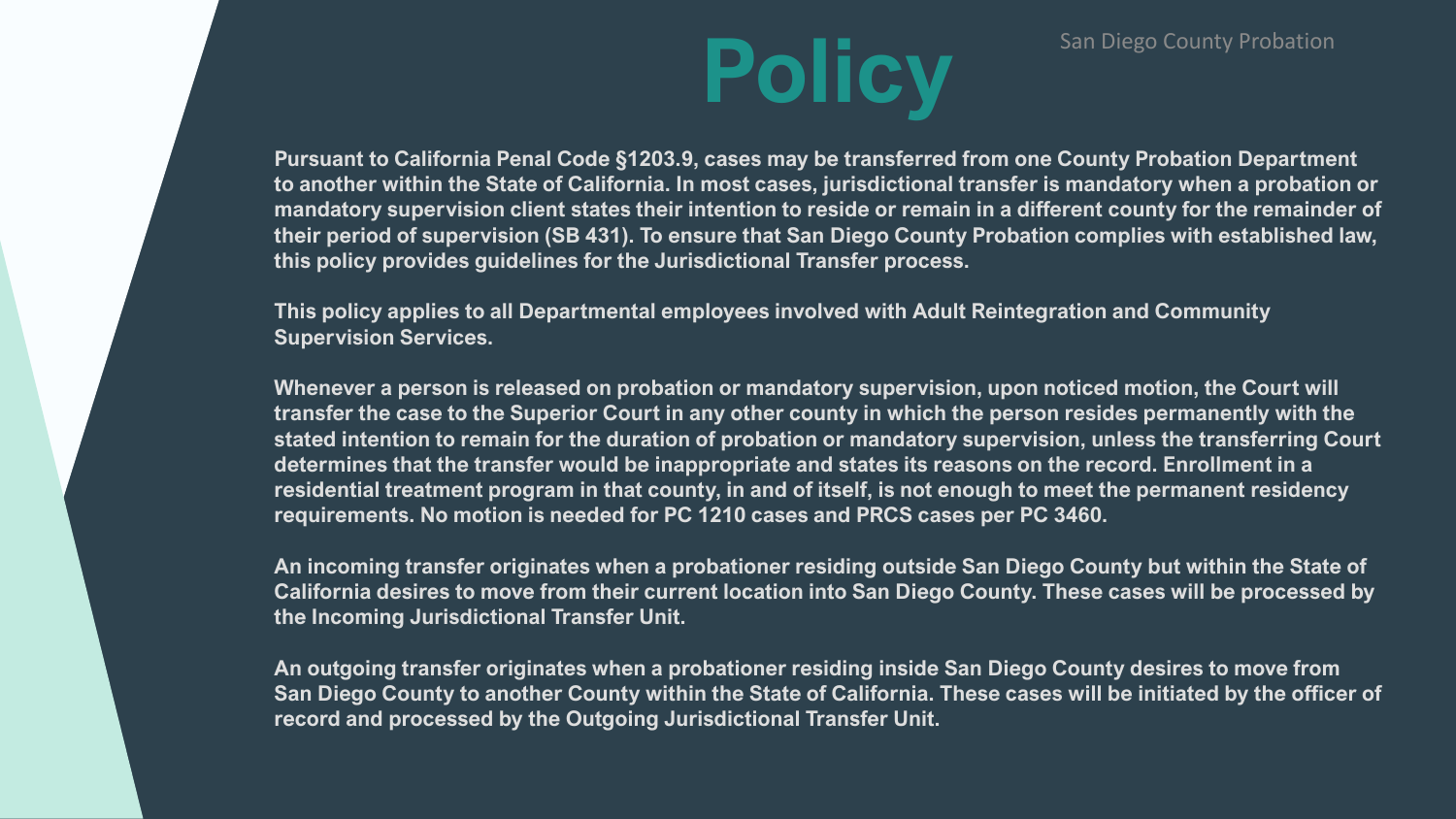## **Outgoing JT: Process Initiation**

### **EVIDENCE OF RESIDENCY IS DETERMINED BY:**

• A driver's license or identification card issued by the State of California that includes the Receiving County address

#### • **AT LEAST TWO OF THE DOCUMENTS LISTED BELOW:**

- a) Voter registration documents showing address where defendant is registered to vote
- b) Homeowner's property tax exemption filing
- c) Copy of rental agreement or proof of home ownership
- d) Verification of residency from the person whose home the defendant will reside (third party verification form)
- e) Proof/verification of employment
- **Credit card bill**
- g) Utility bills
- h) Insurance papers
- i) Vehicle registration
- Any official document verifying name and address
- AND a verbal statement that they intend to remain in that county for the duration of the term of probation is also required.

Travel passes may be issued to the probationer on a discretionary basis as needed to acquire proof of residency.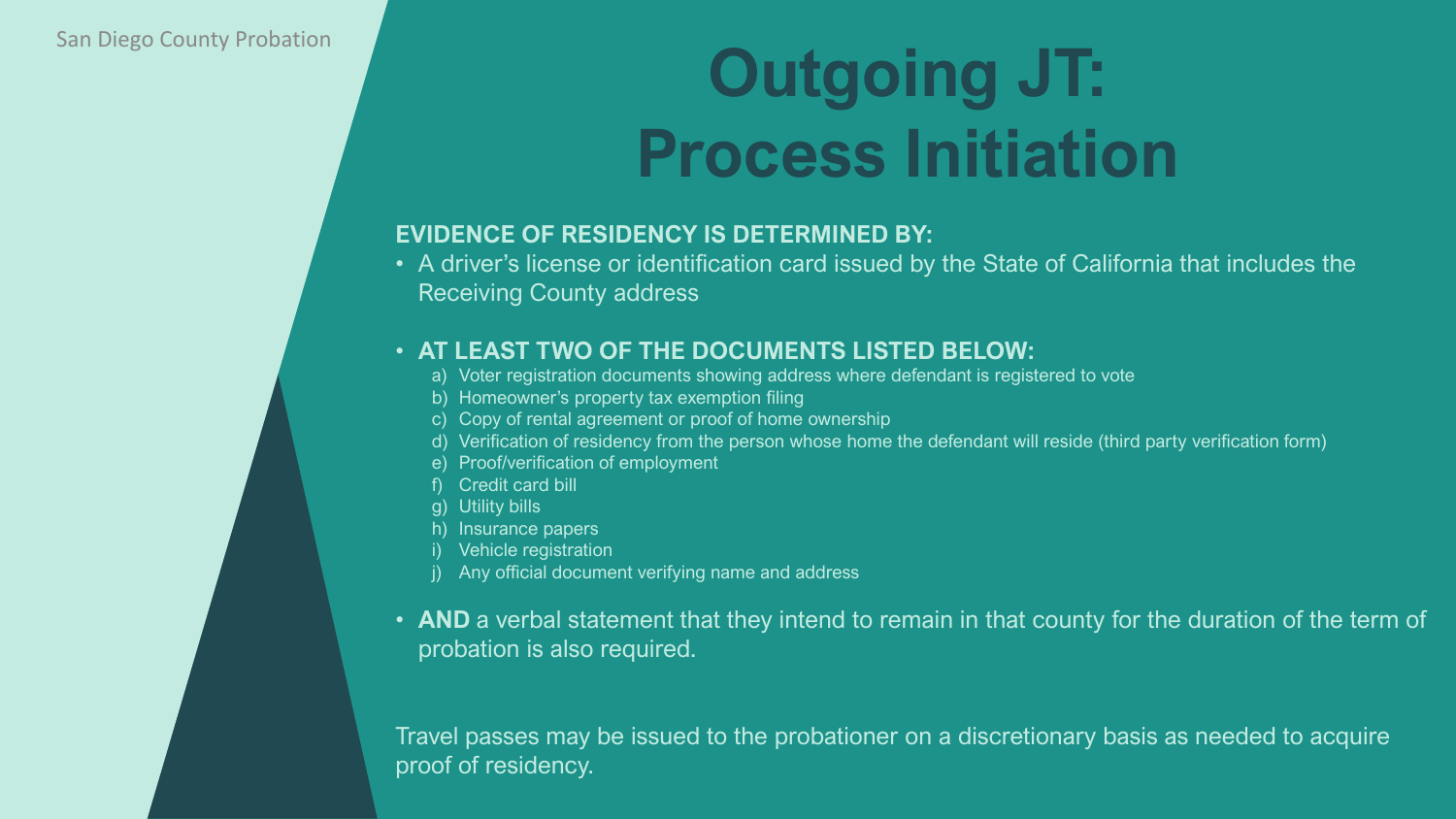### **JT Initiation: Pre-Sentence Investigation Phase**

The investigating officer must: a) Verify the probationer's address. b) Fill out the "JT Outgoing Packet Grouping" in PCMS.



**San Diego County Probation** 

If a JT Hearing is scheduled during open court, the assigned investigating officer must submit the Notice and Motion for Transfer with the date filled in, to the business office within

**A case cannot be jurisdictionally transferred at the Probation and Hearing Sentencing!**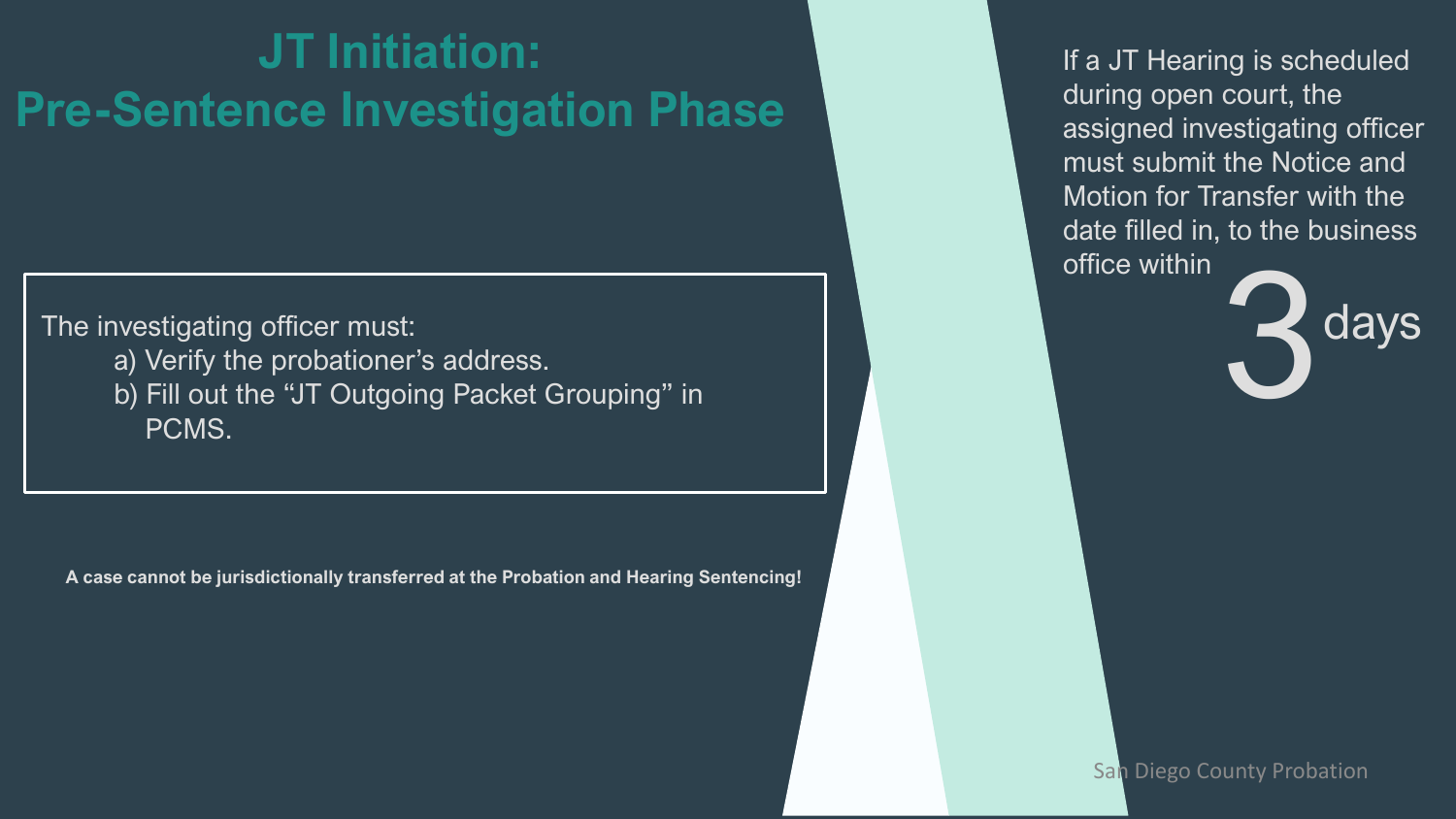## **JT Outgoing Packet Grouping**

### **Notice and Motion for Transfer**

**Referred to as the CR-250 or NAM**

**Post-Transfer Cover Sheet Notice of Jurisdictional Transfer Letter**

**Pre-Transfer Cover Sheet**



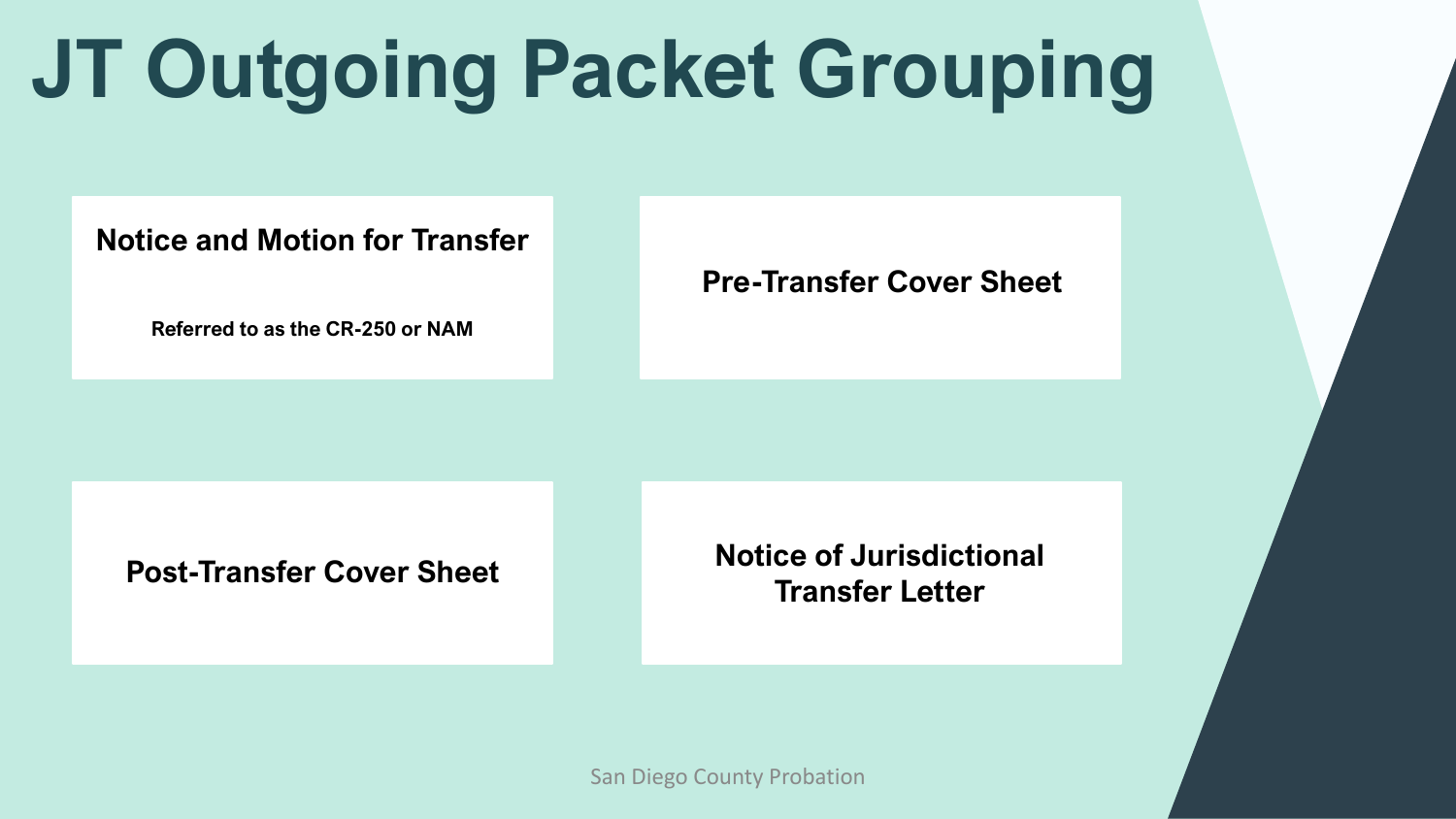### Sample Forms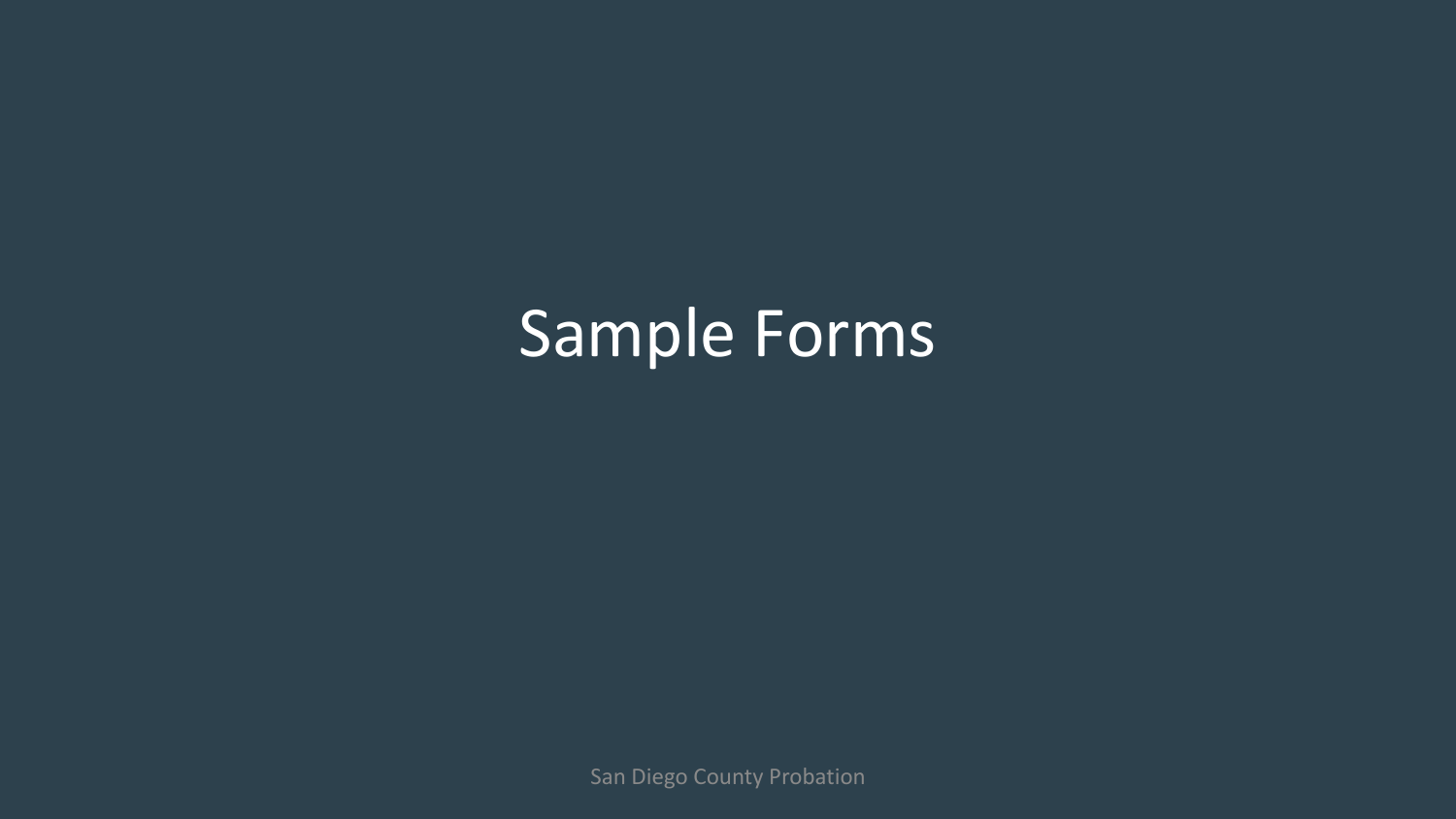## **DAYS**

### **JT Hearing Request**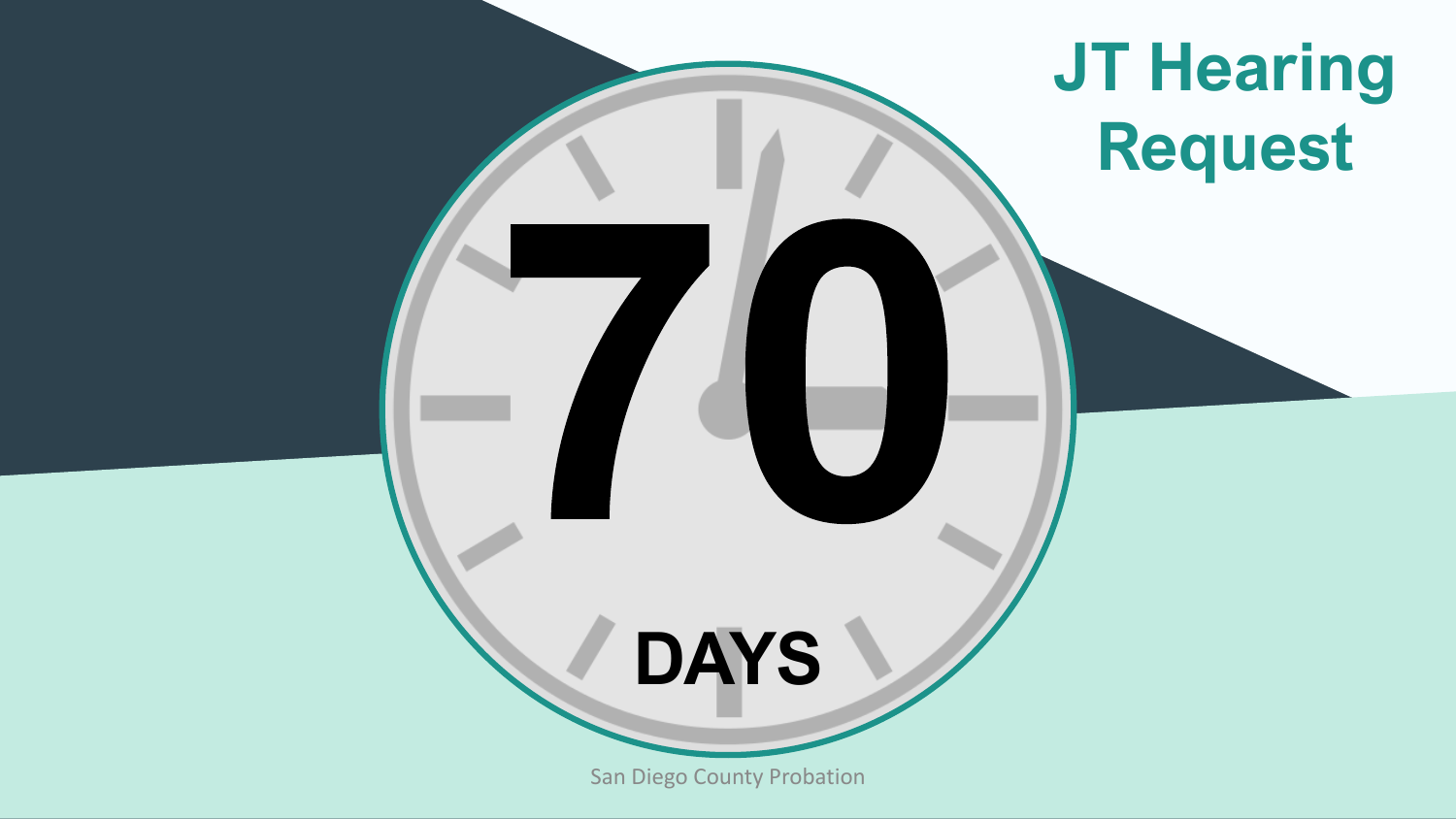# **Sex Offenders**

| Investigator                                                                                                                                                                                                                                                                                   | <b>Sex Offender Unit</b>                                                                                                                            |
|------------------------------------------------------------------------------------------------------------------------------------------------------------------------------------------------------------------------------------------------------------------------------------------------|-----------------------------------------------------------------------------------------------------------------------------------------------------|
| Emailing the supervisors of the Sex Offender (SO) Unit<br>and Outgoing JT Unit upon receipt of the case advising<br>both units of the case's dual sex offender and<br>jurisdictional transfer status, respectively, as well as the<br>future JT hearing date.                                  | Sending a letter to<br>police/law enforcer<br>city that the probat<br>the agencies of the<br><b>Registration Status</b><br><b>SO Reg and Transf</b> |
| Filling out the Notice and Motion for Transfer and<br>getting it stamped by the court within 3 business days of<br>the sentencing hearing if a JT hearing date is set in<br>open court.                                                                                                        | Entering a contact<br>probationer is living<br>jurisdictional transf                                                                                |
| Admonishing the client of their PC290 Registration<br>requirement using the 8047 form in the California Sex<br>and Arson Registration database and verifying that<br>registration was completed. Registration must be<br>completed within 5 business days after their initial<br>admonishment. | Immediately sendir<br><b>Jurisdictional Trans</b>                                                                                                   |
| Processing the specific case with expediency and<br>transferring the case file to the supervisor of the SO<br>Unit as soon as possible.                                                                                                                                                        |                                                                                                                                                     |



to the Chief Probation Officer and the cement department in the destination bationer will be transferring to, advising the probationer's residence and SO Itus in their county using the "JT Letter ansfer" in PCMS.

act note in PCMS indicating that the ving out of the county pending the future insfer hearing.

Iding the file to the Outgoing ransfer Unit for processing.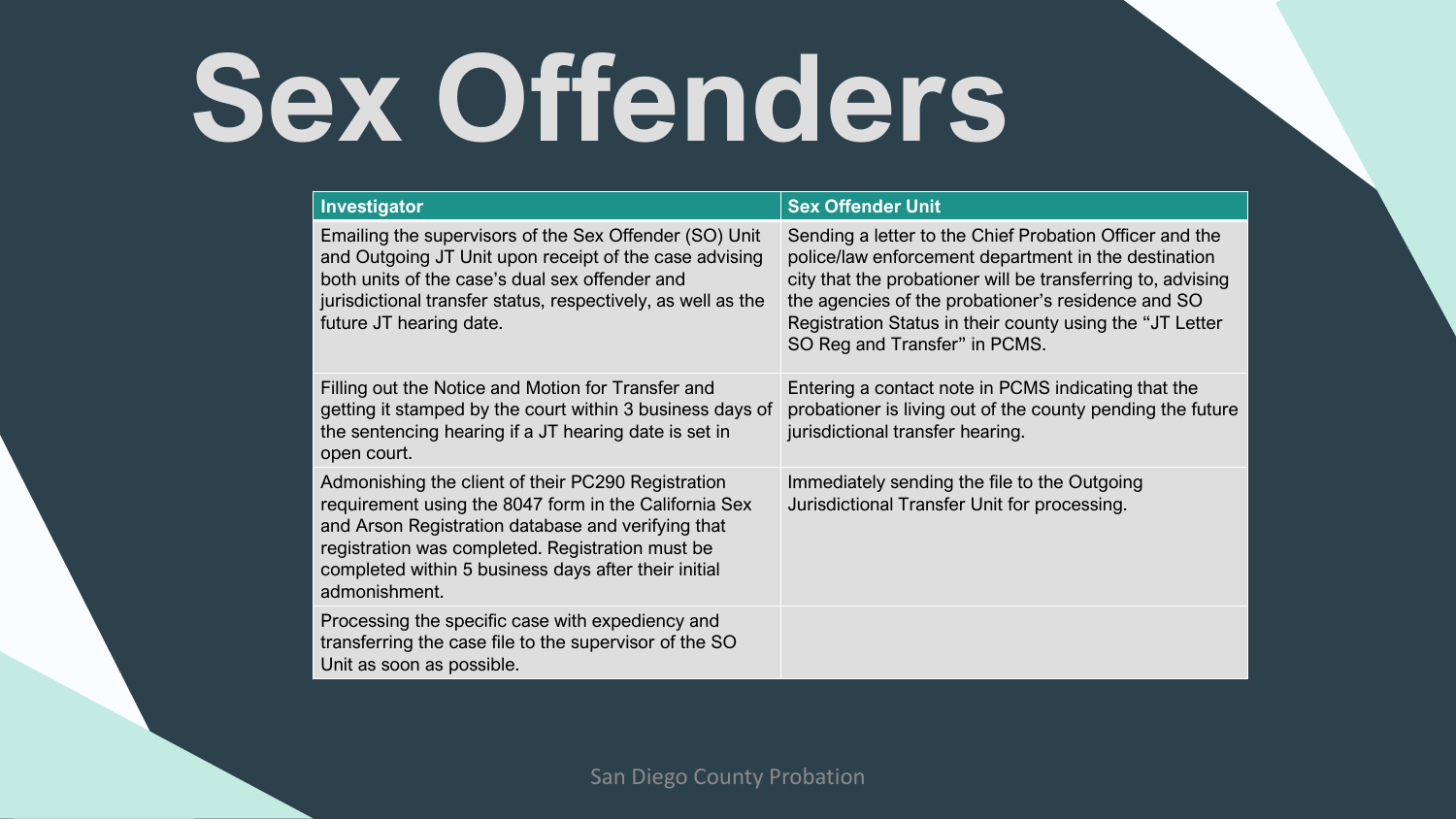### **Pre and Post-Hearing Procedures**

#### **Preliminary Packet**

Pre-Transfer Cover Sheet

Field Sheet

Notice and Motion to Transfer (The hearing date must be written in and it must be stamped by the court) Court Orders/Probation Conditions (Formal Probation Minute Order, extension orders, CRM-21, etc.)

Residency Declaration

Pre-Sentence Investigation Report (NOLT, PSI, 2185, etc.)

Arrest Report pertaining to the case

Proof of Registration if applicable (11590 H&SC, 290PC, 457.1PC, 186.30PC, etc.)

Restraining Orders if applicable

#### **Final Packet**

Post-Transfer Cover Sheet Signed and dated Notice of Jurisdictional Transfer Letter Court Minutes granting transfer Order of Transfer if available

Revenue and Recovery audit worksheet (Acquired by Outgoing Jurisdictional Transfer Unit)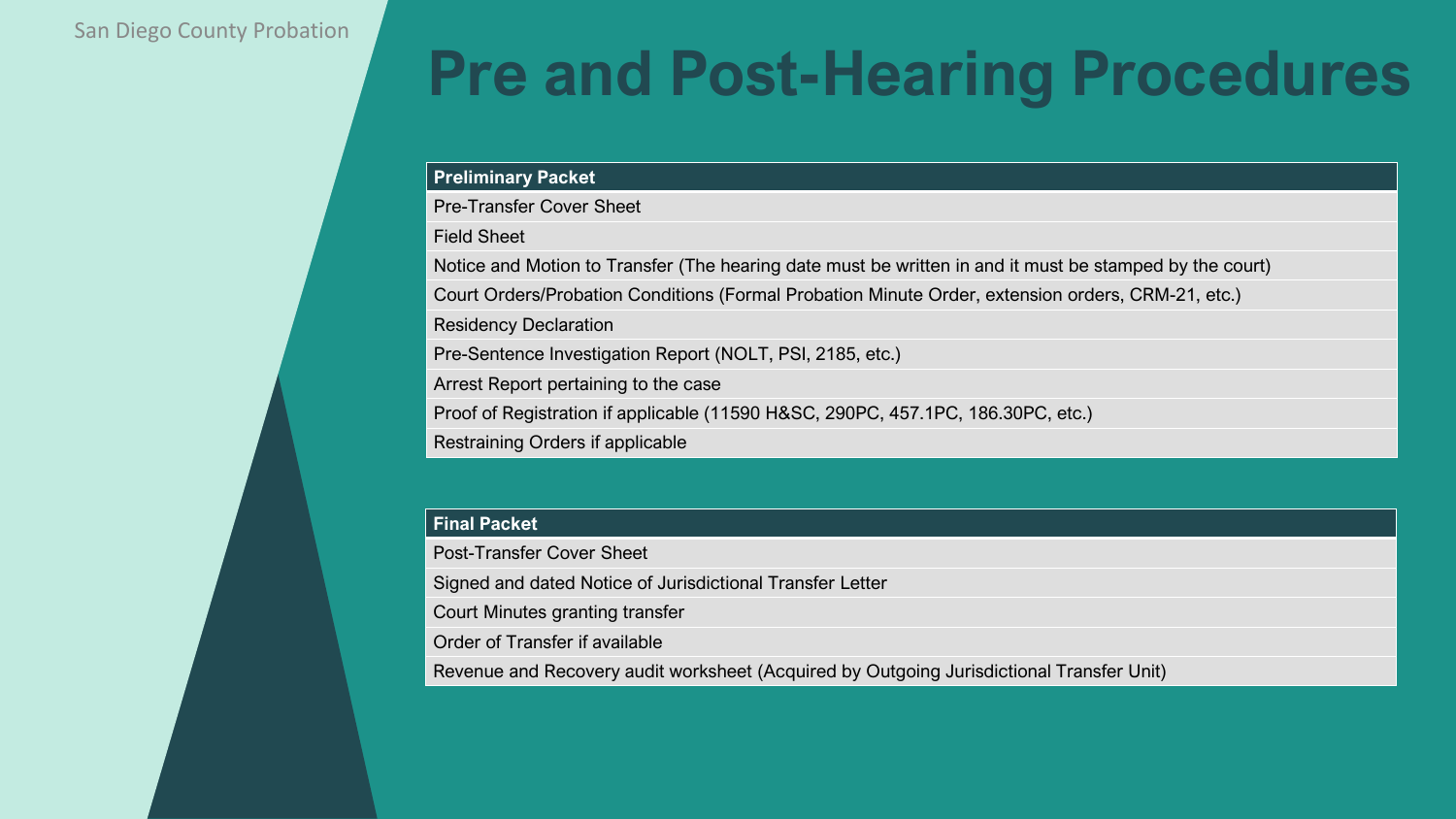# **Exceptions**

### Denials Rejections Hearing

# Vacated

### A vacated hearing occurs when circumstances arise *prior* to the matter being heard before the Court that result in the transfer process

### **Hearing** Continued

being halted.

When a JT is refused by San Diego Court, it is considered a denial.

When a JT is refused by the Receiving Court/Probation Department, it is considered a rejection.

A JT hearing may be continued by San Diego Court pending matters.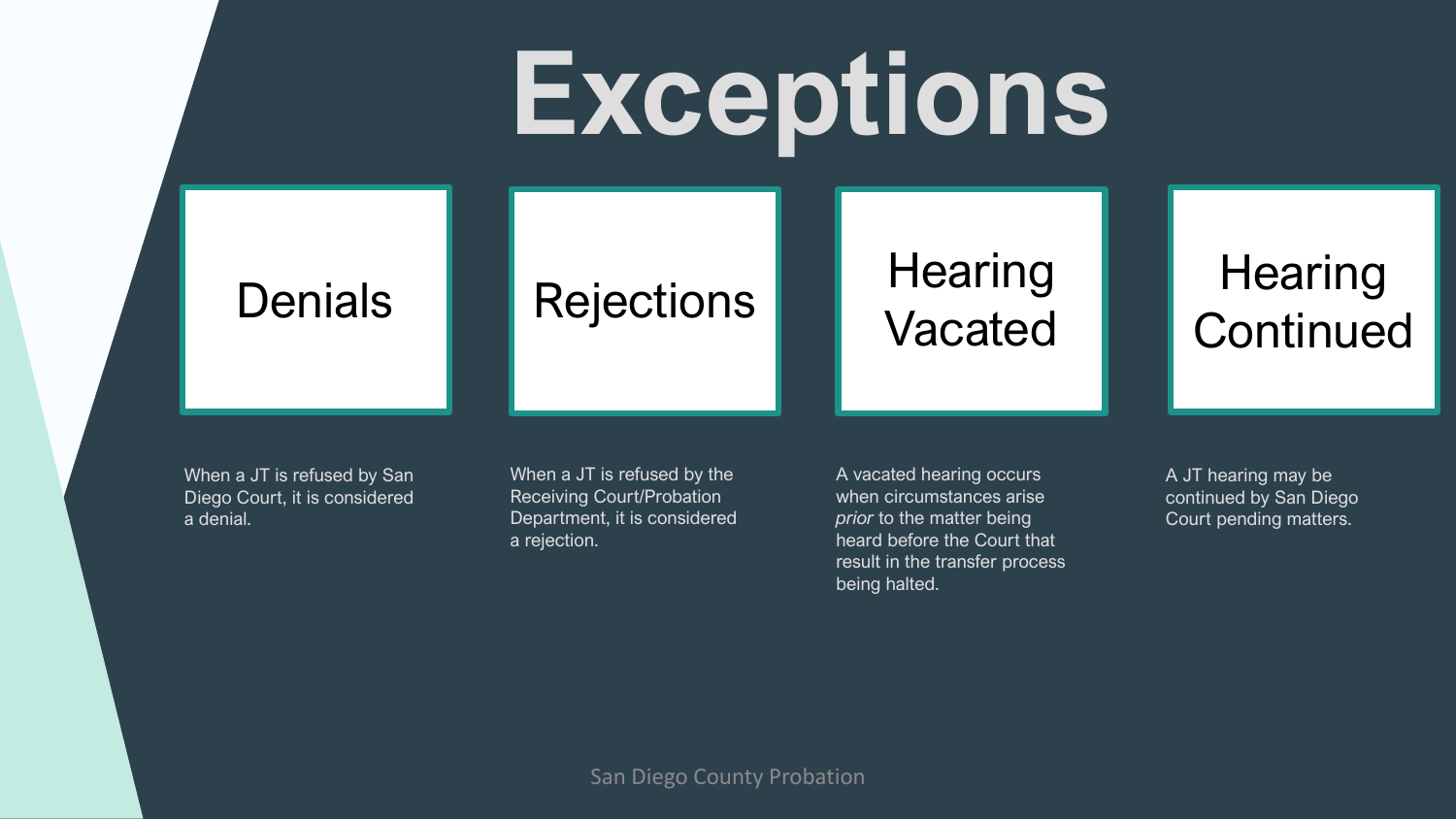## **MSO**

In order to transfer an MSO case to another county within the State of California, the client must be in full compliance.

**PRE-RELEASE PHASE:**

An Mandatory Supervision Offender (MSO) client is assigned a pre-release officer 30 days before their release date. If a client expresses the desire to transfer to another county while in custody, the pre-release officer may initiate the transfer process if the case plan permits.

If an MSO client already being supervised expresses the desire to transfer out of San Diego County, their MS Officer will initiate the process by notifying the MSO JT contact at HOJ via email. The MSO JT contact will be responsible for filling out the "JT Outgoing Packet Grouping".

The pre-release officer is responsible for completing the "JT Outgoing Packet Grouping" within PCMS and then sending only the Notice and Motion for Transfer through interoffice mail to the MS JT contact. If the case is currently in the prerelease phase, the pre-release officer will send the case to supervision pending approval of the JT.

#### **SUPERVISION PHASE:**

AB109 professional staff will send out the AB109 professional staff will send out the<br>preliminary and final packets accordingly.

All requests for MSO JT hearings should then be processed at the Hall of Justice by the Court Processing Unit. This is accomplished by forwarding only the Notice and Motion for Transfer to the Court Processing Unit who will get a hearing scheduled and all NAM copies stamped by the court. They will also be responsible for sending out all notices to all appropriate parties once a hearing is scheduled. A copy of the proof of service should be given to the MSO JT contact.

MSO clients must be present at the Jurisdictional Transfer hearing.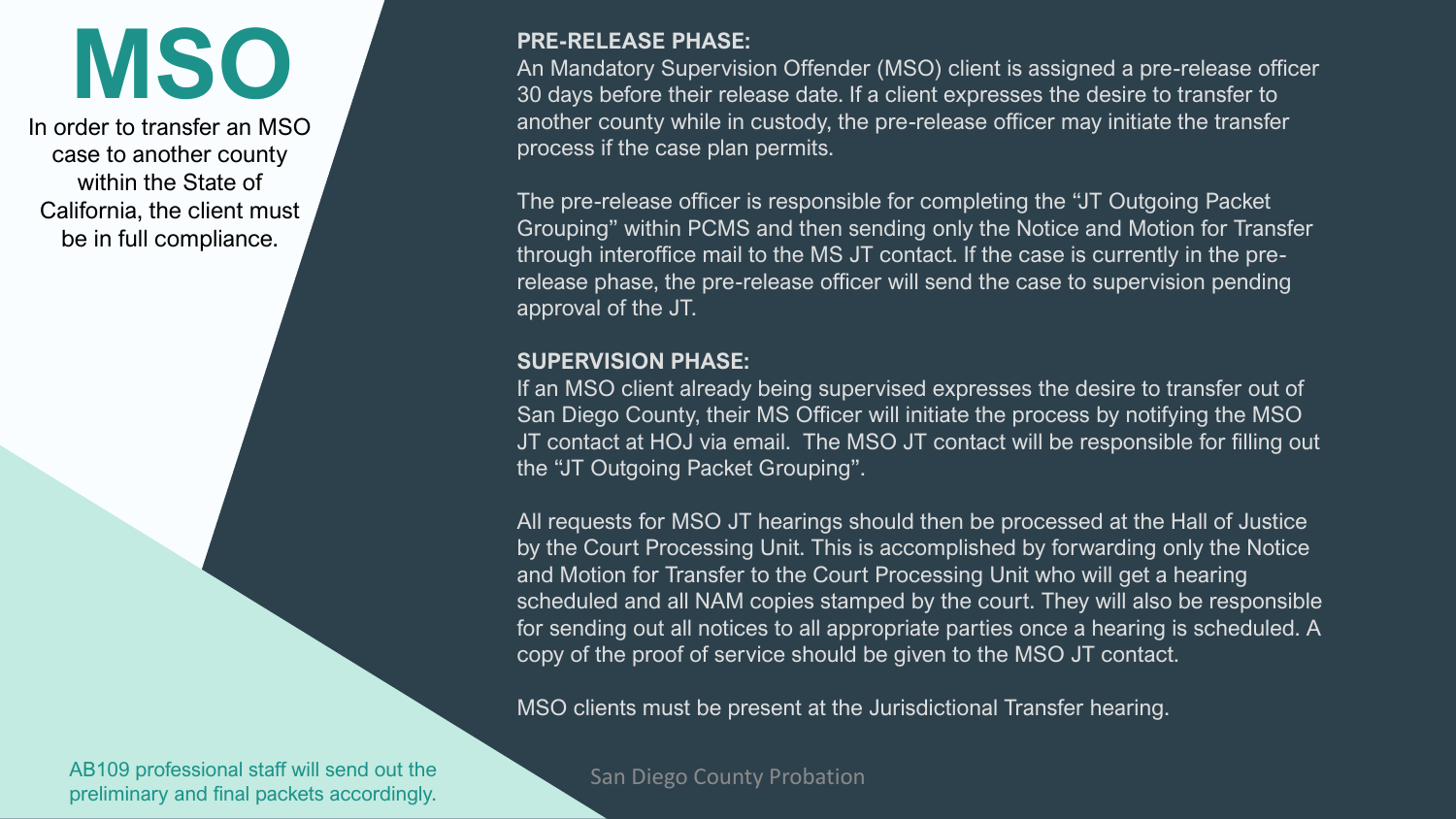

If you have a Post-Release Offender (PRO) who would like to transfer, verify and update the address in PCMS and submit the jurisdictional transfer through e-mail.

Contact information may be found at https://www.cpoc.org.

The following documents should be included in the email: a) Post-Release Community Supervision (PRCS) Transfer Cover Sheet b) PRCS Conditions

c) PRO Packet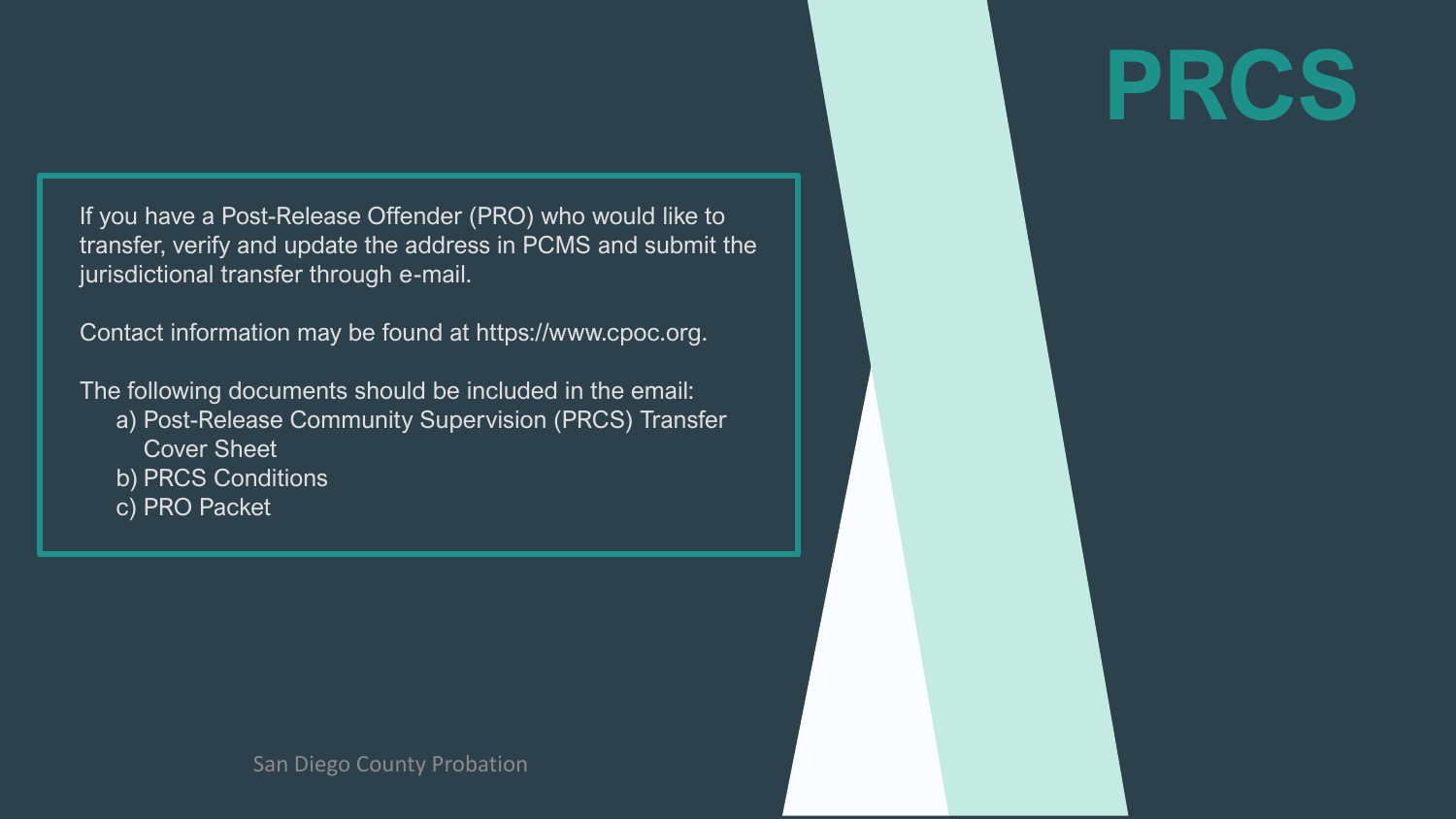## **Incoming JT**

All incoming jurisdictional transfers will be handled by the Incoming JT unit at JPC.

The Incoming JT unit will verify the address and notify the transferring county's superior court as to whether the address was verified or not via a judicial comment form.

Reasons a JT may be rejected or denied include:

- a) An address cannot be verified via proof of residence
- b) The probationer fails to appear at their scheduled JT orientation
- c) The probationer is found to be in violation of the sending court's orders prior to the transfer hearing date.

Probationers going through the JT process are required to report in person to JPC on the 10<sup>th</sup> of each month until the case is transferred. Sex offenders must report to HOJ on the 10<sup>th</sup> of each month.

Once the case is transferred, the San Diego Superior Court will assign an SCD number to the case at which point the case moves under the jurisdiction of the San Diego Probation Department. Probation will be sent a minute order and be notified of the incoming JT via email.

Upon receiving the minute order, the Incoming JT unit will:

a) Prepare an ex-parte report with custody credits, complete a NOLT COMPAS, and Supervision Assignment (A9).

b) Prepare the case file for transfer once activated.

Once the ex-parte report is submitted to court, the file will be assigned to an officer in the appropriate level of supervision based on the probationer's COMPAS score. The cases will be transferred to their respective appropriate level of supervision.

The assigned supervision officer will supervise the probationer using the transferring court's probation conditions.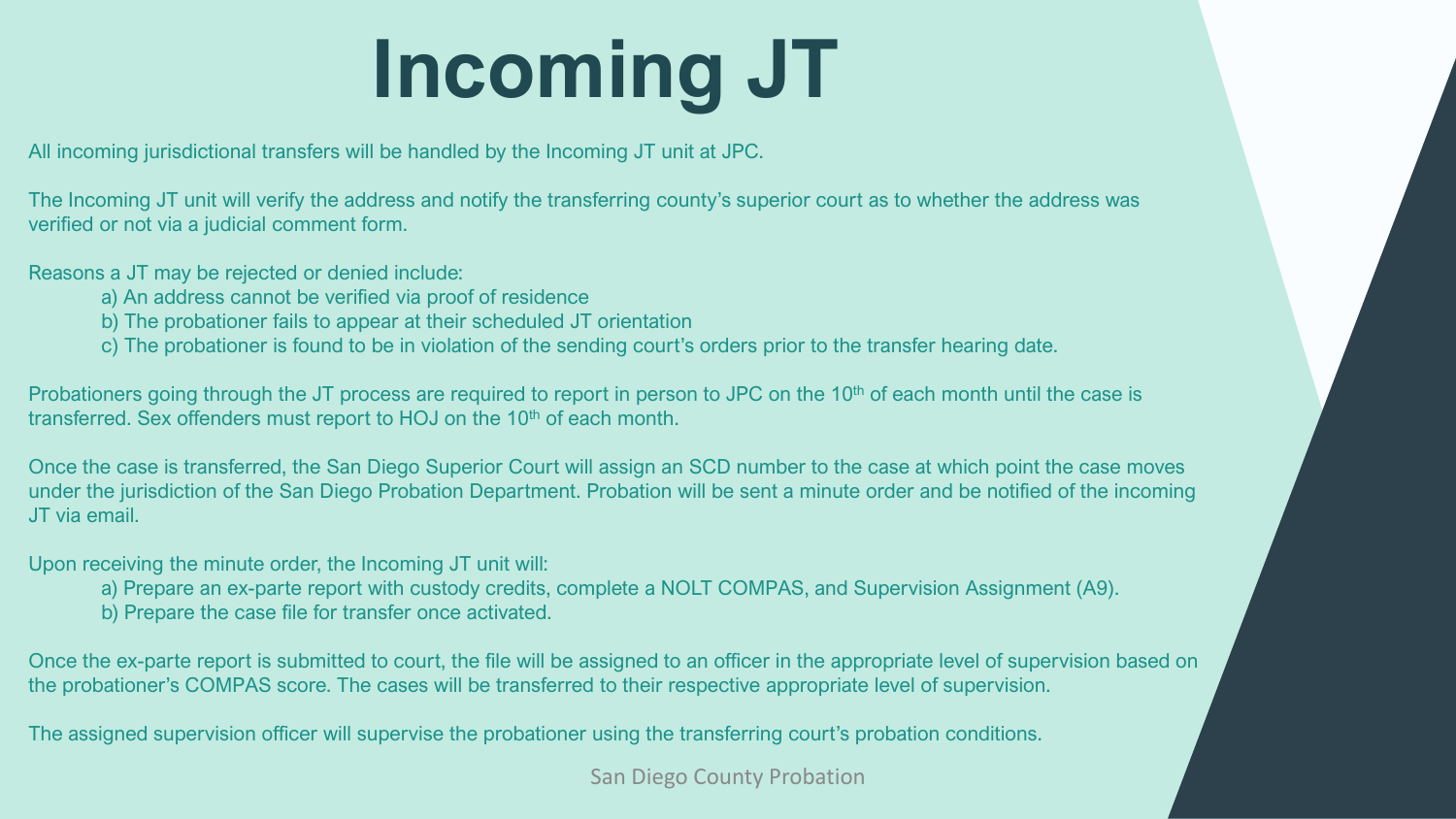

HOJ.

The MS JT contact will:

- 1. Verify the address.
- 2. Notify the transferring court as to whether the address was verified or not via a Judicial Comment Form.

Once the case is transferred, it will be assigned an SCD number and a minute order will be sent to the MS JT contact via email.

The MS JT contact will then be responsible for:

- 1. Completing an ex-parte report with custody credits and COMPAS.
- 2. Translate the transferring county's conditions onto the CR-255 forms (A hearing is mandatory to add any conditions).

Once this is done, the case is sent to the assigned MS supervision officer. The probationer will be supervised with the transferring court's conditions and the recommended CRM-255 until the signed orders are received. The CRM-255 orders are signed after their first status hearing.

The MS JT contact at HOJ will schedule the offender for a review in MS court within 90 days of the case being sent to supervision. MSO clients will be scheduled a future hearing during their first review.

## All incoming jurisdictional transfers will be handled by the MS JT contact at **Incoming JT - MSO**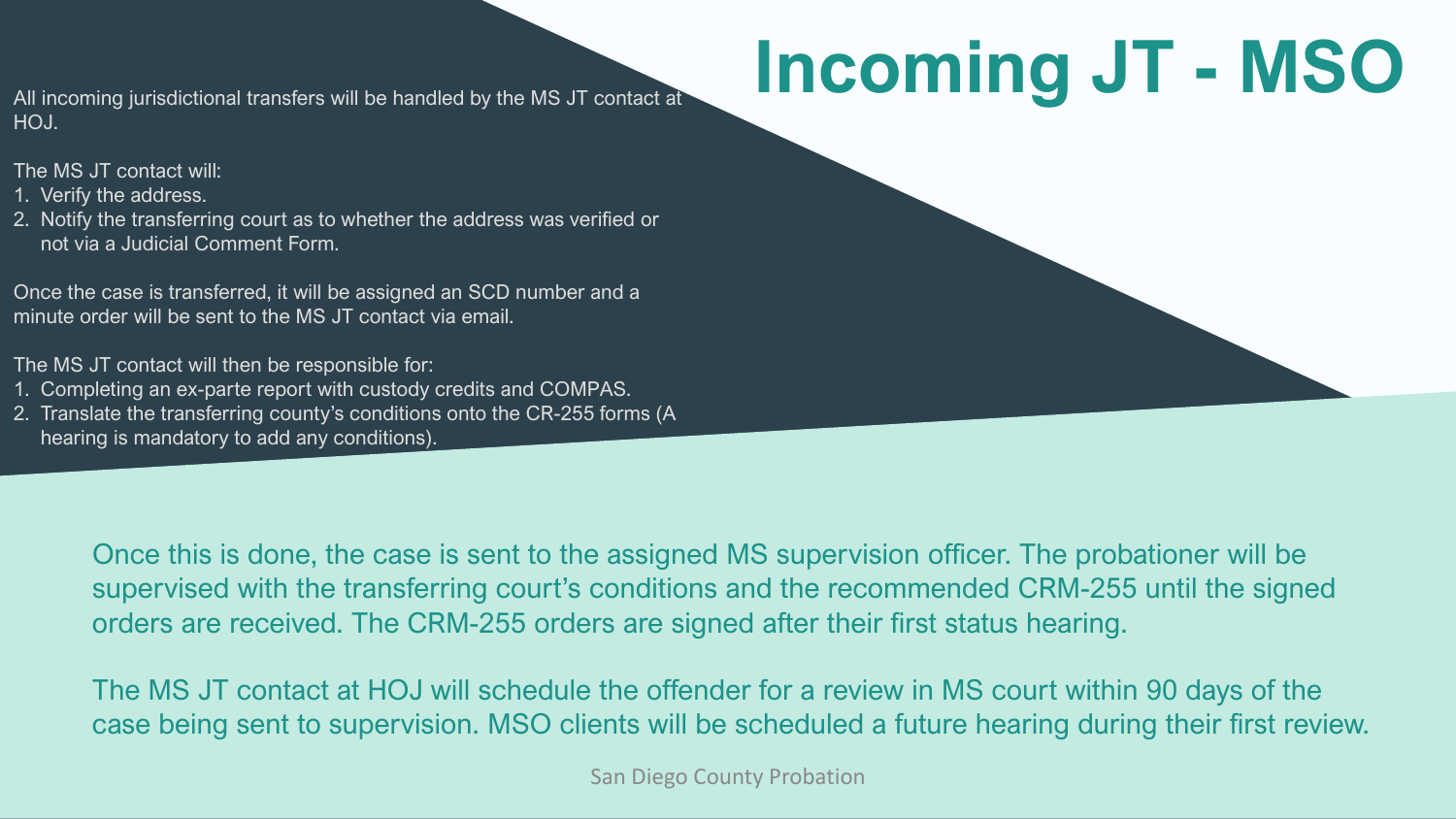## **Incoming JT - PRCS**

The PRO client will be scheduled for an intake appointment with Community Transition Center (CTC). For an Incoming JT to be accepted, the following needs to take place:

a) All paperwork must be completed, and conditions must be signed. followed (If a PRO client has a positive drug test, they may be sent

If any of the above is not completed or if there are issues with compliance or victims, the incoming transfer will be denied. The case may also be denied if someone in the home is on probation or parole. The latter is determined on a case-by-case basis.

- 
- b) Intake must be completed at CTC and all directives must be to an OTP or RTP. They may also be sent to CBT).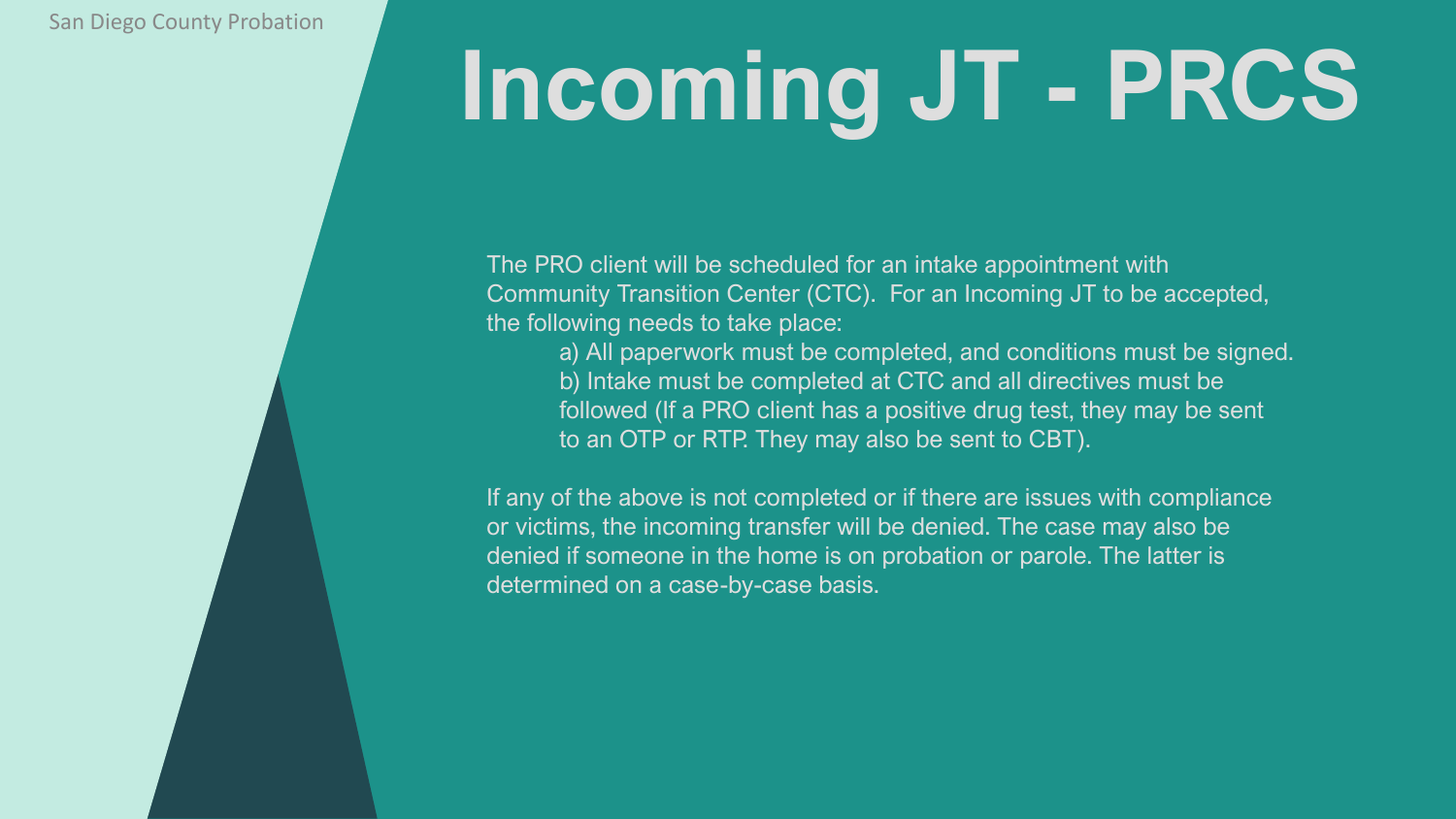## **Youth Development and Community Support Services Transfers**

WIC 750-755 mandates the transfer of cases from one county to another when the minor's county of residence is different from where the petition was filed, or minor was adjudged a ward.

A certified copy of the court file must be forwarded to the county of residence.

The only responsibility of Probation is to notify the court via a hearing that the minor wishes to move or is residing out of the county.

It is a court-to-court transfer. Once the orders are made, the Juvenile Superior Court will transfer the case.

15-day Reviews will be set until the transfer is accepted by the receiving court.

- 
- 
- 
- 
-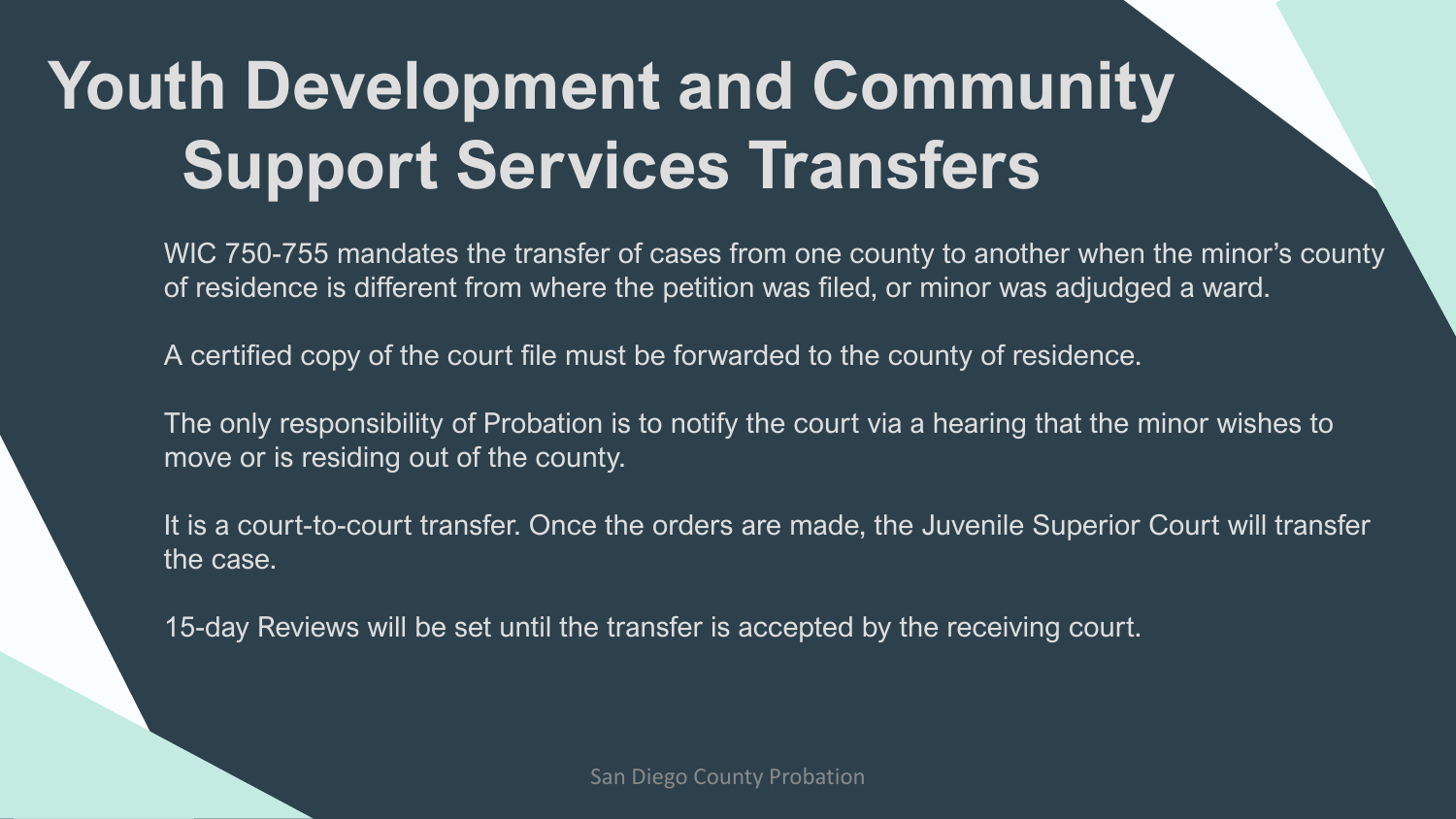## **Key Points:**

- PC 1203.9 is the policy that governs county-to-county transfers within the State of California.
- Travel passes are issued on a discretionary basis.
- The main governing document to initiate the JT process is the Notice and Motion for Transfer or the CR-250. This must be filled out to transfer a case according to PC 1203.9 best practices.
- A probationer cannot legally reside outside of their county of supervision without explicit permission by the residing county's court.
- Once the hearing date is assigned to a specific outgoing case, PC 1203.9 best practices dictate that it should be set at least 70 days out. Once this date is set, the clock is ticking!
- The Receiving County is looking for any reason to reject a case.
- SO case processing should take higher priority due to the increased number of steps and time that must be taken in completing the transfer.
- For PRCS transfers, the Probation Department interacts with only the Receiving County's Probation Department. The Court is not involved.
- For Youth Development and Community Support Services Transfers, the process is primarily managed between the respective counties' courts.